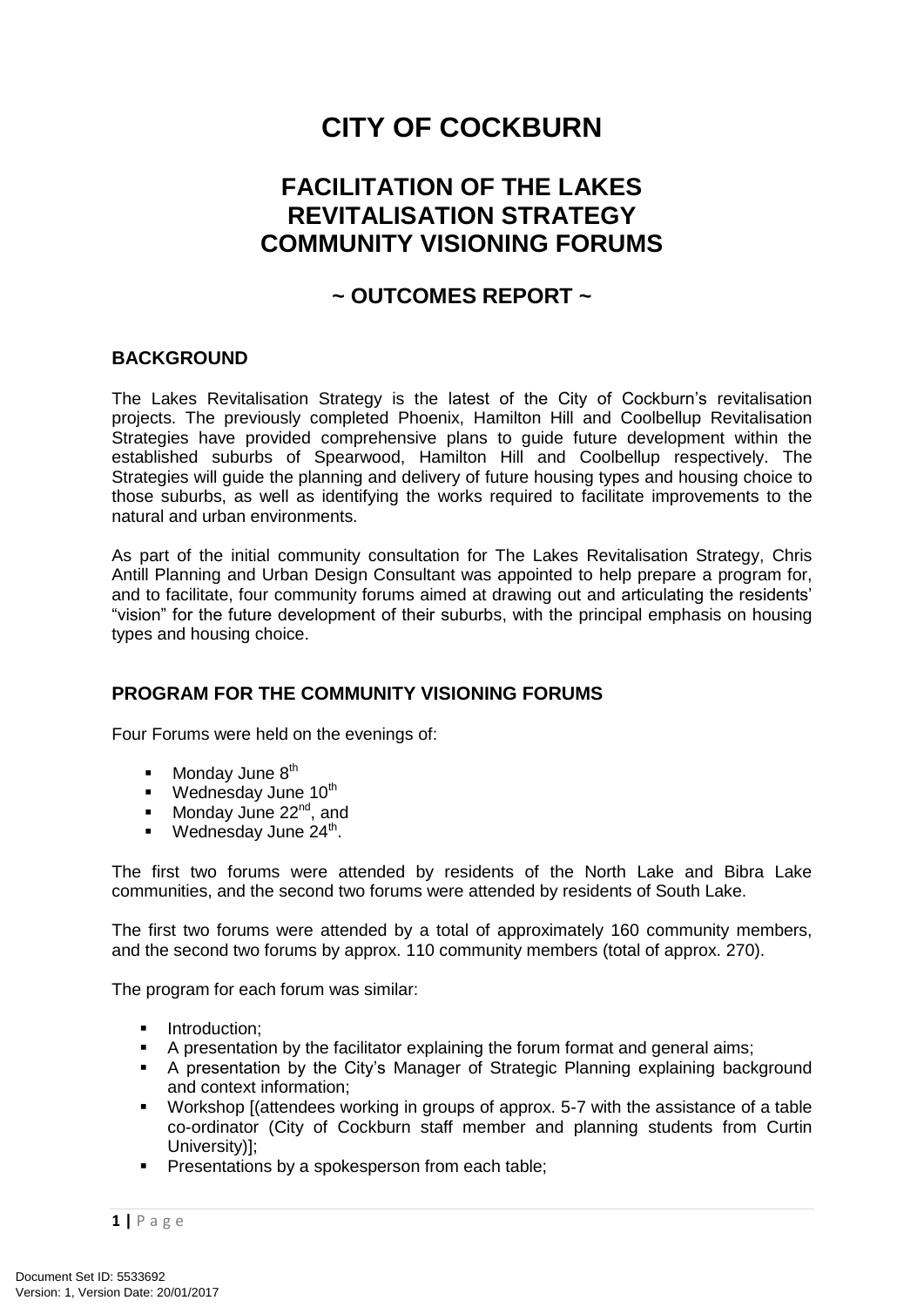- Brief summation by the forum facilitator of the common "themes" and consensus views that emerged from the individual table presentations;
- "Where to from here, and next steps" explanation by the City's Manager of Strategic Planning;
- Close of forum.

Each forum ran for about three hours.

#### **WORKSHOP STRUCTURE**

The attendees were asked to debate and discuss five questions (see **Appendix 1**). A period of approximately 45 minutes was allocated to this part of the forum. The table co-ordinators were asked to stimulate debate amongst those at their table, and to record both individual comments and collectively-held views.

Attendees were encouraged by the table co-ordinators to discuss each of the five questions in turn, and the co-ordinators had the responsibility of formulating a consensus "table view" for each question.

At the end of the workshop phase, a spokesperson from each table was asked to present, in turn, their table's responses to the five questions. Both individual comments and collectivelyheld views were articulated.

Each evening concluded with an attempt to summarise the individual table responses, however, given the large attendance at each of the four forums, there was, unsurprisingly, a diverse range of views. This was reflective of the diverse nature of the suburbs, as well as the differing needs and aspirations of the attendees.

As a result, in addition to each table presenting, all of the notes taken at the tables by the coordinators were collected for analysis in preparing this Outcomes Report.

#### **CONSENSUS THEMES ACHIEVED**

A number of clearly identifiable and consistent responses emerged from the table presentations and the table notes.

The consensus themes of the first two forums (Bibra Lake and North Lake) were generally consistent across both forums. Likewise, the consensus themes of the second two forums (South Lake) were also generally consistent across both.

#### **(1) North Lake & Bibra Lake:**

**What aspects of North Lake/Bibra Lake do you value and are important for the future?** (Most commonly mentioned values listed first)

The most highly valued aspects were:

- **The lakes/wetlands/natural environment;**
- The greenery/trees/flora/fauna;
- The suburb's location and proximity to surrounding facilities/freeway/train station/attractions/employment, and accessibility to local shops and schools;
- **Community pride/sense of community;**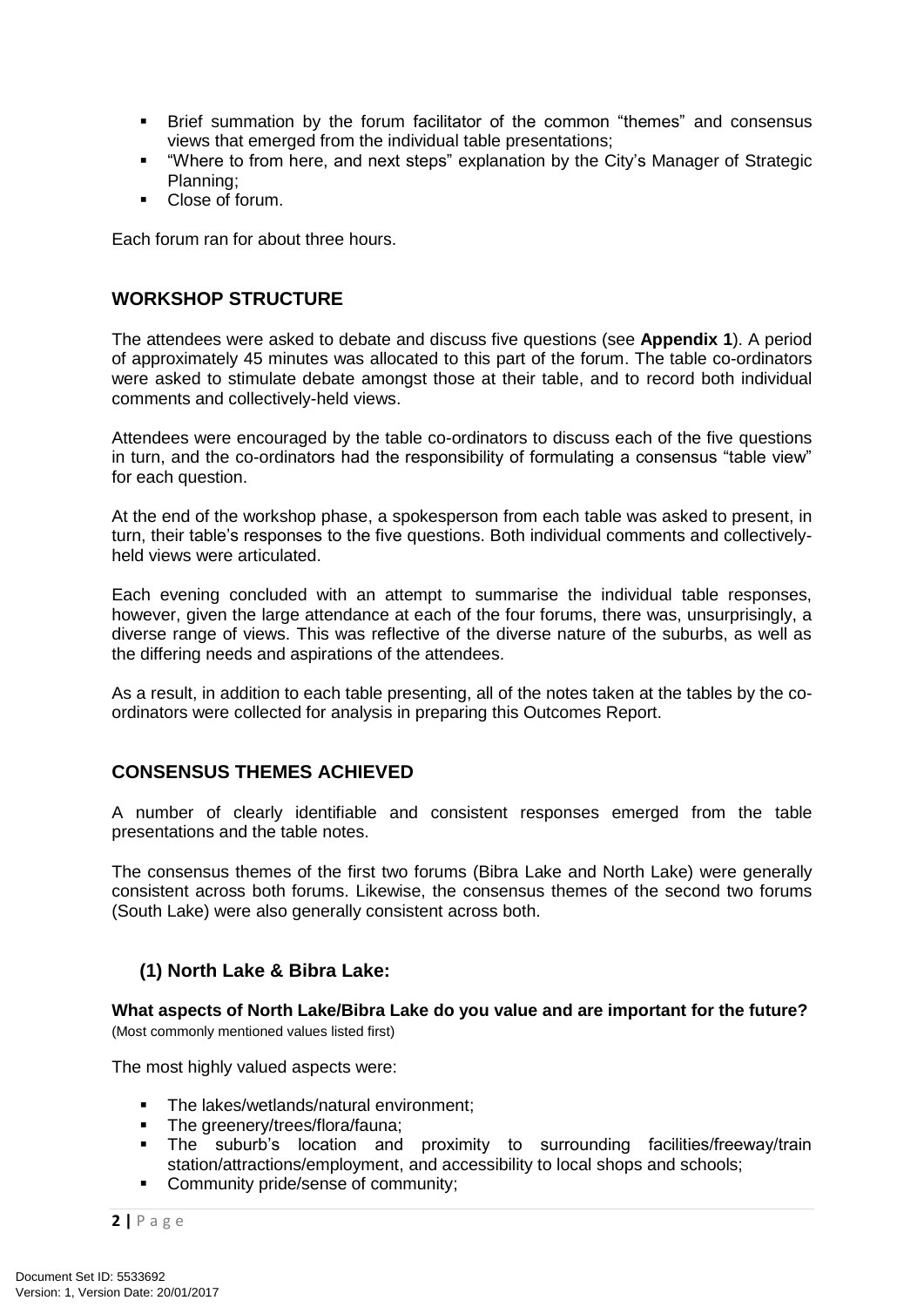- **Quiet environment;**
- The public open spaces/parks;
- Safety and security;
- Wide, attractive streets/streetscapes/current dwelling setbacks;
- The walkways/cycleways;
- **Existing character/amenity;**
- **Low traffic volumes/no through traffic; and**
- Good distribution of shopping facilities.

Other aspects of value included:

- The current low density of development/low building heights;
- **Underground power;**
- The walkability of the suburbs;
- Public transport: and
- **Aged care facilities.**

#### **What is your appetite for change in terms of new residential development and redevelopment within North Lake/Bibra Lake? Low, medium, high?**

The individual tables rated their appetites for change as follows:

- $\blacksquare$  Low 4 Low-medium 6 Medium 10
- **Medium-high** 1  $\blacksquare$  High  $\blacksquare$

It appeared that North Lake attendees were generally less enthusiastic about the prospect of change and renewal than the Bibra Lake attendees.

#### **Would you support a greater variety of housing and therefore residential densities throughout North Lake/Bibra Lake? If yes, where would you like to see medium to high residential densities provided?**

There was very strong support for a greater variety of housing to be provided in the future. The most common responses were:

- More variety generally e.g., town houses, villas, grouped dwellings (10 tables)
- Battle-axe lots/maximum of two dwellings/lot (6 tables)
- No high density (6 tables)
- More retirement housing (2 tables)

There was generally good support for "targeted change". This was identified as permitting higher densities in the following locations:

- **Around activity centres/shops/schools;**
- **Around parks;**
- Along public transport corridors:
- Around the lake:
- **EXECT** Closer to Fiona Stanley Hospital/Murdoch;
- Along the railway reserve.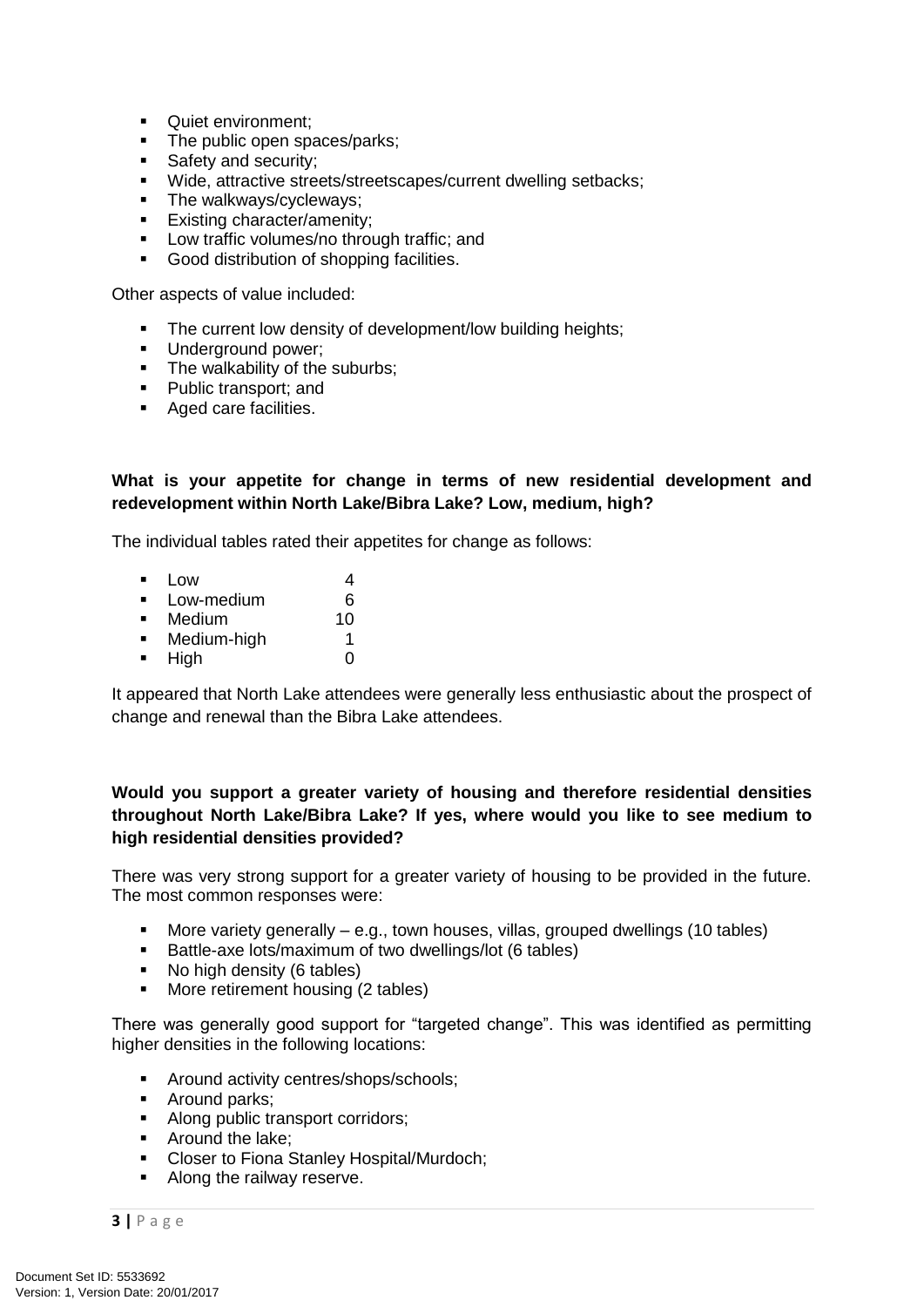There was strong support for the principle of future housing types maintaining existing residential amenity, and having quality design, possibly through the imposition of appropriate design guidelines.

There was also support for restricting building heights to a 2 or 3 storey maximum.

#### **What public domain improvements should take place for North Lake/Bibra Lake? (e.g., street trees, parks, public art, plantings and car parking under power line easements, improved public transit and facilities)**

(Most commonly mentioned proposed improvements listed first)

Proposals receiving strong support included:

- Improve public (bus) transport (i.e., higher frequency of services, greater route choices, more direct services);
- **Provide more (appropriate/native) street trees;**
- **IMPROVE the quality and connectivity of footpaths and shared use paths;**
- Upgrade facilities and levels of maintenance at parks and public open spaces (e.g., toilets, shade structures, drinking fountains, play equipment, seating etc.); and
- **IMPROVE street lighting.**

Other improvements receiving good support included:

- Provide a café/food and drink outlet on the edge of Bibra Lake (possibly to also act as a new community focus or hub);
- Provide better road access and more access points in/out of the suburbs, and between the North Lake and Bibra Lake communities;
- **Provide some fenced parks/off-leash dog areas:**
- Provide better public facilities at the lakes (including the east side of Bibra Lake);
- **Extend underground power to all of the suburbs:**
- **IMPROVE parking at the shopping centres; and**
- **Upgrade/expand the local centres.**

Other improvements receiving support included:

- **Protect the environmental assets of the area;**
- **Upgrade street lighting;**<br>Provide more information
- Provide more information/education regarding the lakes and wetlands;
- **Protect/improve streetscapes;**
- Upgrade the skate park;
- **Protect the environmental assets of the area;**
- **Exadicate the mosquitoes/midges associated with the lakes;**
- Stop trail bikers:
- **Provide lighting around Bibra Lake;**
- **IMPROVE traffic flows/ease congestion:**
- **IMPROVE parking around the lakes:**
- **Provide more seating and public amenities;**
- **Provide community gardens;**
- **Provide street markets;**
- **Ameliorate freeway noise.**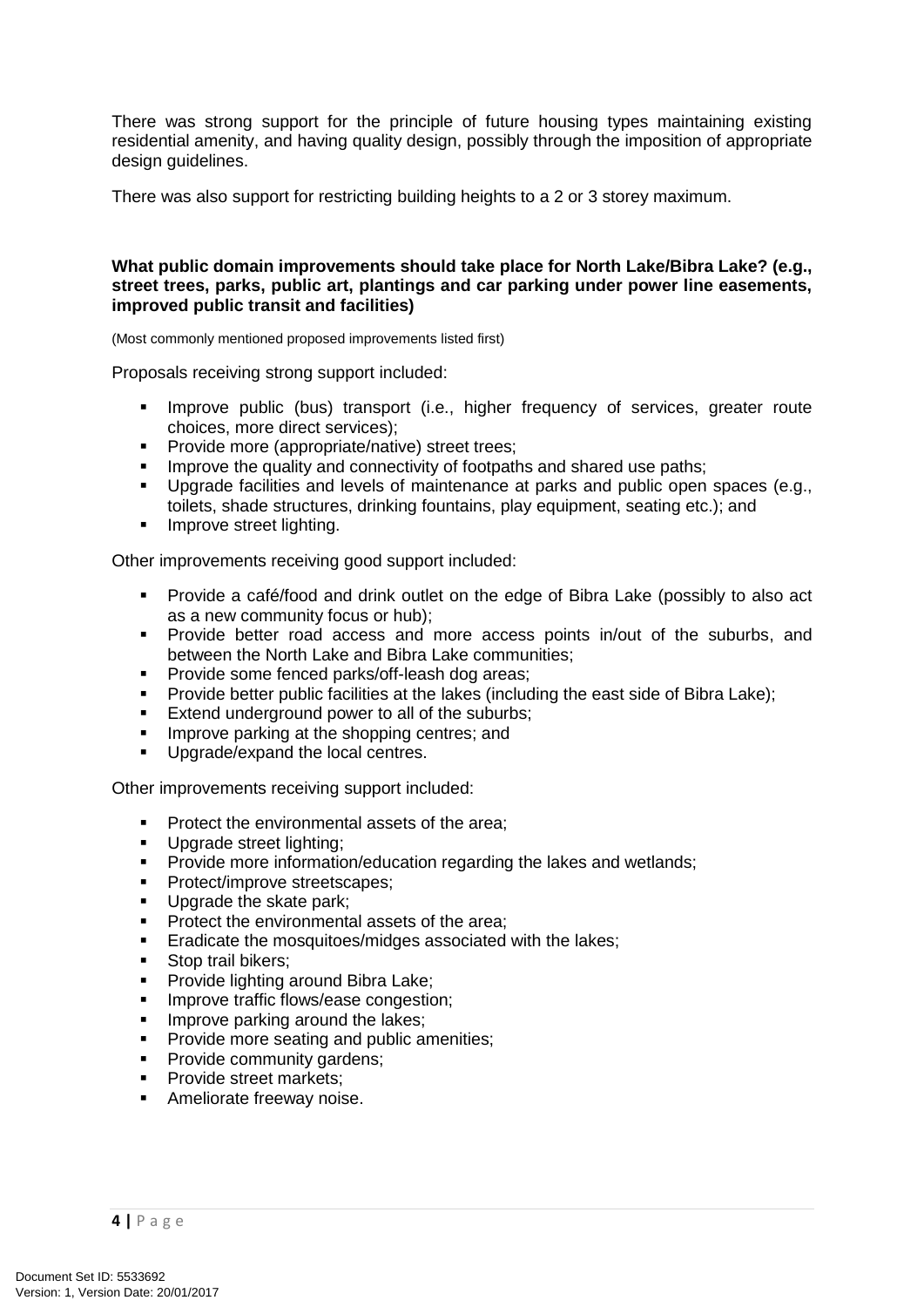#### **What are the three priority actions that authorities could take which would improve your community?**

(Most commonly mentioned priorities listed first)

- Protect/enhance the lakes/wetlands/natural areas/wildlife (easily the highest priority);
- Upgrade public transport:
- **Improve public open space facilities/environments;**
- **IMPROVE LACKERS IN ACCESS and safety for pedestrians and cyclists;**
- **Upgrade road connectivity;**
- Improve the appearance/maintenance levels within the area;<br>In Minimise the impact of any higher densities that may be prove
- Minimise the impact of any higher densities that may be provided;
- **Provide more, and more appropriate, street trees:**
- **IMPROVE Street lighting and extend underground power.**

There appeared to be no support stated by any individual or table for the Roe Highway extension.

#### **SUMMARY**

- Bibra Lake and North Lake residents greatly value and appreciate the lakes, wetlands and the natural environment. The existing trees, greenery, and flora and fauna are all rated highly by the community. The suburb's location and accessibility are seen as major advantages, and the sense of community is pronounced. The parks, other public open spaces, the quiet environment and the relative safety and security of the suburb are highly valued.
- Overall there is a low to medium appetite for change. Bibra Lake residents appear, however, to be more enthusiastic about change and renewal than North Lake residents.
- There is strong support for a greater variety of housing types to be provided: e.g., town houses, villas and grouped dwellings. A 2-3 storey maximum building height is generally supported.
- **These higher density-type dwellings should preferably be provided in targeted areas,** such as around shopping centres, parks and schools, and along the main public transport routes.
- There is good support for the view that subdivision of all single lots presently accommodating a single dwelling should generally be permitted, so that in future two dwellings can be accommodated on each lot in a "battle-axe"-type configuration.
- New housing should be of a high quality and maintain existing residential amenity, and development/design guidelines should be introduced alongside new R-Codes to ensure this occurs.
- The major public transport system in the locality (buses) is appreciated, but the community is strongly of the view that it needs upgrading through greater route choices, more direct routes, and higher frequency of services.
- More street trees need to be introduced preferably native species.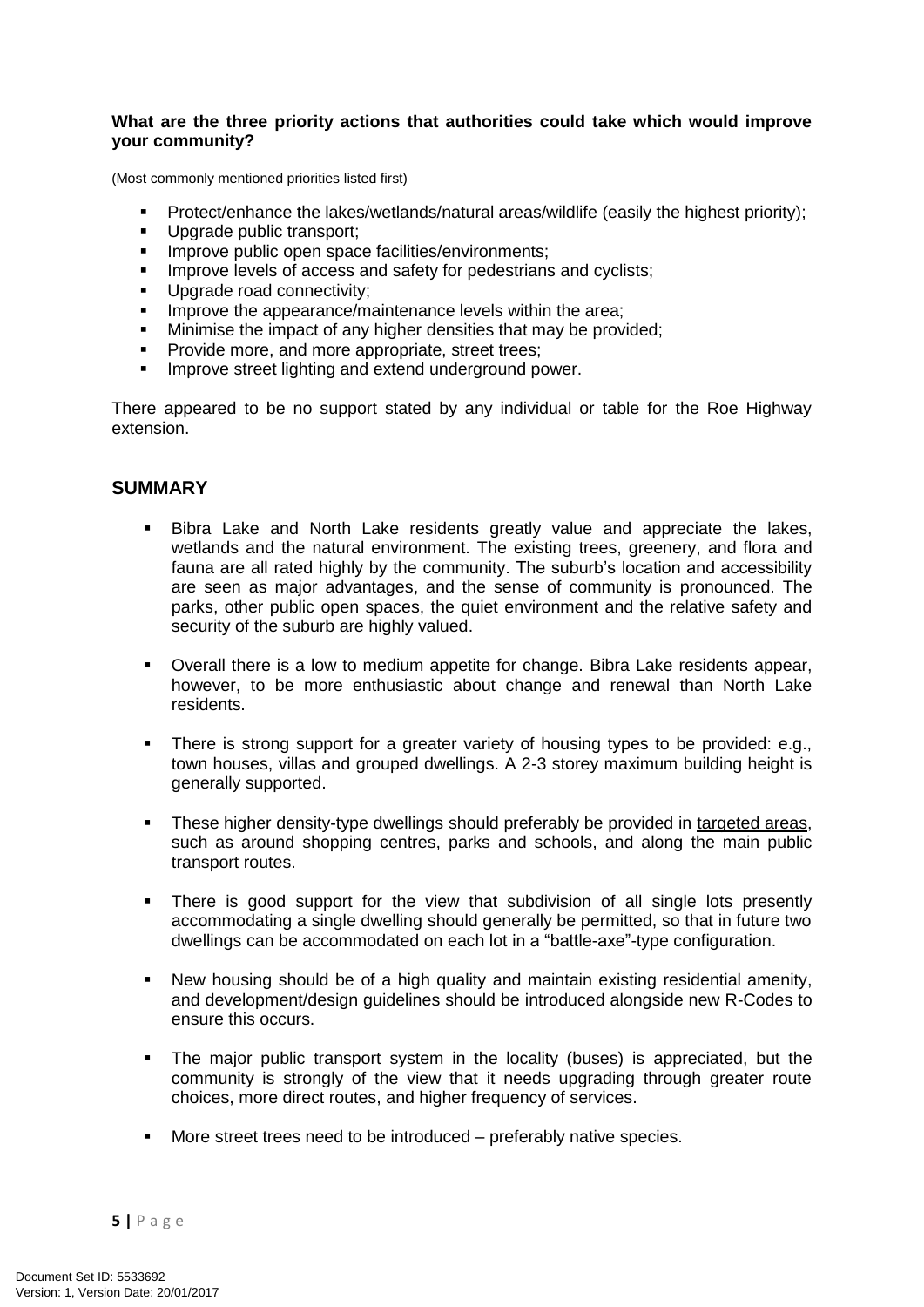- The quality and connectivity of the existing footpath and shared use path systems needs improving.
- Existing public open space reserves are highly valued, however there is scope for improvements to the standard and scope of the facilities within them. The opportunity exists to upgrade and improve the parks to encourage greater usage, particularly by the youth in the community. The value of the public open space reserves will increase over time as population and demand increases. Facilities that could be introduced include public toilets, shade structures, drinking fountains, play equipment, seating etc. The local residents would like to be consulted by the City when changes are being planned.
- A café/food and drink outlet located on the edge of Bibra Lake would act as a new community focus, and would be welcomed. More public facilities generally around Bibra Lake would be appreciated, including on the Lake's east side.
- Better access into and out of the suburbs is required, and the two communities should be better linked.
- Some fenced-off dog exercise areas should be provided where dogs can be allowed to run without leads.
- The program of undergrounding the powerlines within the suburb should be completed as soon as possible.
- The local shopping centres could be upgraded and allowed to expand, provided sufficient car parking was also provided.
- There seems to be very little support, if any, for the extension of Roe Highway.

#### **(2) South Lake:**

#### **What aspects of South Lake do you value and are important for the future?**

(Most commonly mentioned values listed first)

The most highly valued aspects were:

- The suburb's location and proximity to surrounding facilities/freeway/train station/attractions/employment, shopping and accessibility to local schools;
- The parks and open spaces; and
- The lakes/wetlands/flora & fauna, natural environment.

Other aspects of value receiving good support included:

- The suburb's quietness;
- **Public transport, especially the bus service;**
- The streetscapes/greenery/trees;
- The sense of community that prevails:
- Safety and security;
- The suburb's walkability; and
- **Large blocks with gardens.**

Other values receiving some support included: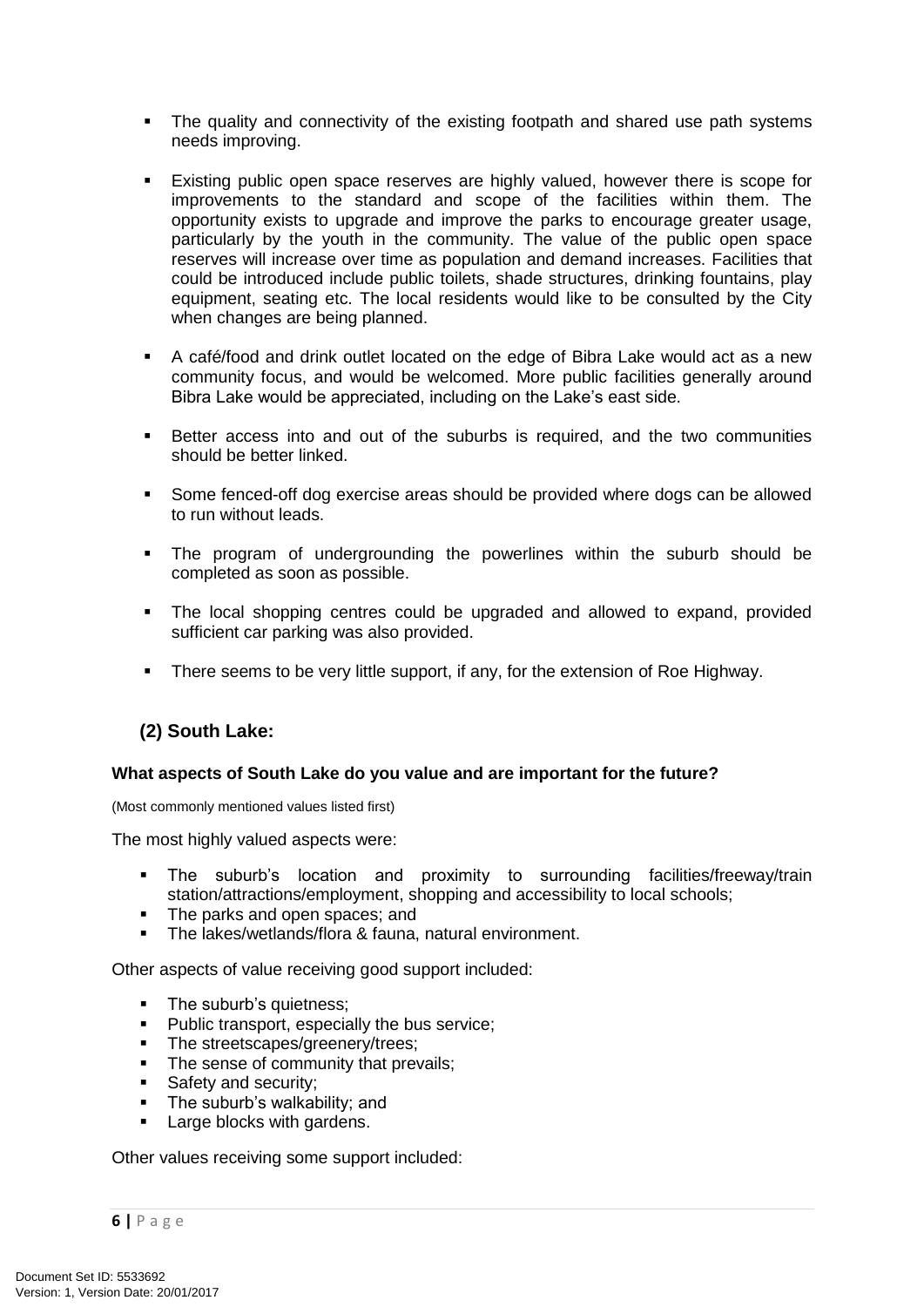- The Leisure Centre;
- The suburb's affordability;
- The footpaths and cycle paths;
- The wide streets;<br>■ The shopping cer
- The shopping centres; and
- The lack of high rise/high density development.

#### **What is your appetite for change in terms of new residential development and redevelopment within South Lake? Low, medium, high?**

The individual tables rated their appetites for change as follows:

- $\blacksquare$  Low 1
- **Low-medium** 0
- Medium 6
- **Medium-high** 6
- $-Hich$  8

#### **Would you support a greater variety of housing and therefore residential densities throughout South Lake? If yes, where would you like to see medium to high residential densities provided?**

There was very strong support for a greater variety of housing to be provided in the future.

 More variety generally – e.g., town houses, villas, grouped dwellings, apartments (20 tables), including battle-axe type development (7 tables).

There was also very strong support specifically for "targeted change" (17 tables). This was identified as permitting higher densities in the following locations:

- **Around activity centres such as shops;**
- Around parks;<br>• Along selected
- Along selected main roads (such as Elderberry Drive and Berrigan Drive); and
- Along bus routes.

Five tables also suggested that medium density housing could be permitted throughout the suburb.

There was good support for the principle of future housing types maintaining existing residential amenity, and having quality design, possibly through the imposition of appropriate design guidelines.

Views on height limits varied between one and four storeys maximum. There seemed to be greatest support for restricting building heights to 2 to 3 storeys maximum.

The need for more aged care housing and over-55s housing was also mentioned by three tables.

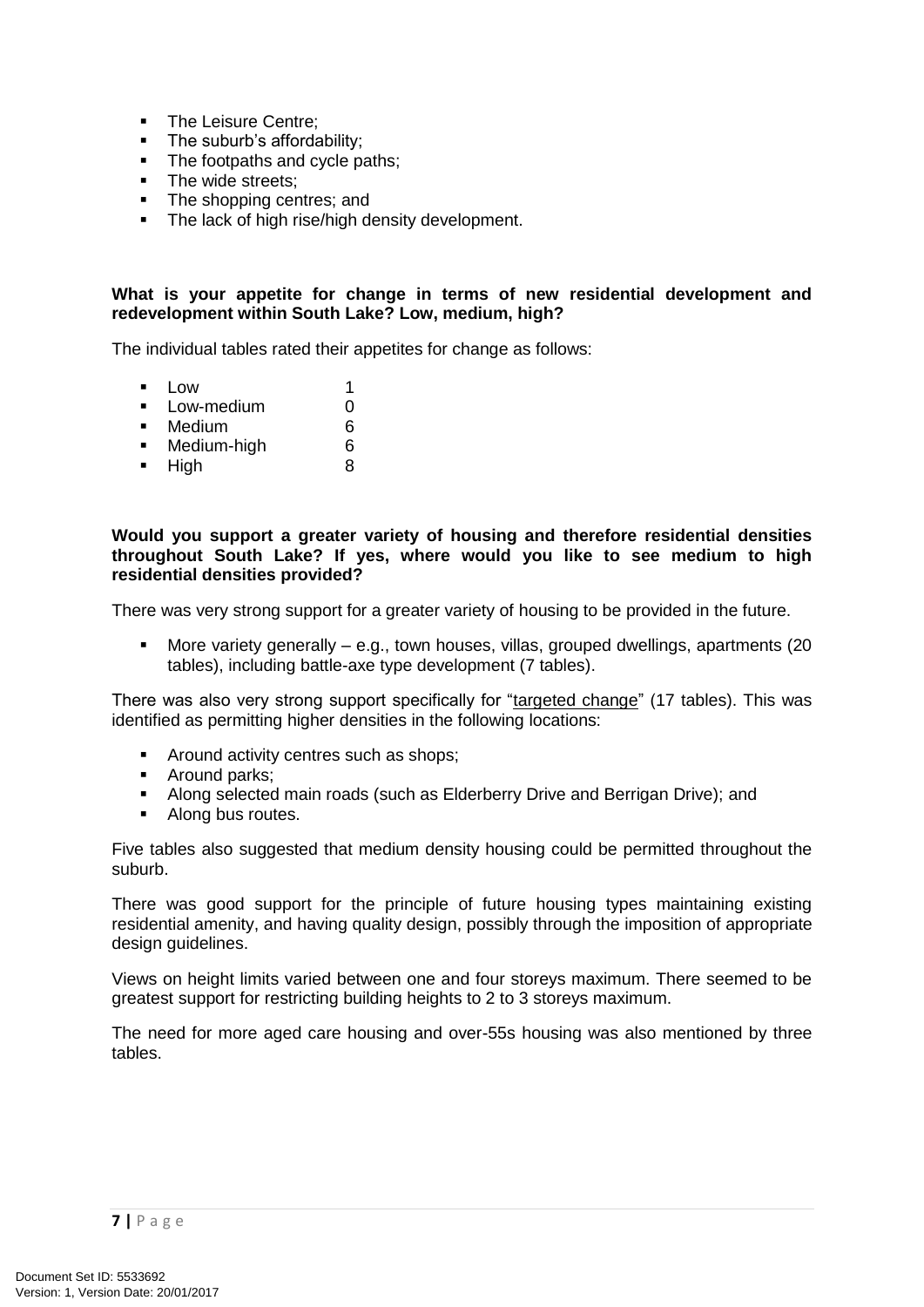#### **What public domain improvements should take place for South Lake? (e.g., street trees, parks, public art, plantings and car parking under power line easements, improved public transit and facilities)**

(Most commonly mentioned proposed improvements listed first)

Proposals receiving strong support included:

- Upgrade facilities and levels of maintenance at parks and public open spaces (e.g., toilets, shade structures, exercise equipment, nature play, lighting, drinking fountains, play equipment, seating, BBQs, parking etc.);
- Underground the powerlines;
- Improve public (bus) transport (i.e., higher frequency of services, greater route choices, more direct services, greater reliability of services); and
- **IMPROVE the quality and connectivity of footpaths and shared use paths.**

Other improvements receiving good support included:

- The need for more, and more appropriate (native or fruit) street trees;
- Upgrading of suburb entry statements (landscaping, signage, art works);
- **Upgrading of street lighting;**
- Traffic calming, better traffic management;<br>Maintain/improve streetscane character: ar
- Maintain/improve streetscape character; and
- Improve the building appearance and car parking availability at the local shopping centres.

Other improvements receiving support included:

- Upgrade the pedestrian accessways:
- **IMPROVE the number and accessibility of parks:**
- **Provide an enclosed (off-leash) dog exercise area;**
- **Provide more main road crossing points;**
- **IMPROVE the area under the major powerlines;**
- **Provide more street art/public art;**
- Stop the use of trail bikes within the suburb; and
- **Upgrade security.**

#### **What are the three priority actions that authorities could take which would improve your community?**

(Most commonly mentioned priorities listed first)

- Upgrade facilities and levels of maintenance at parks and public open spaces (e.g., toilets, shade structures, exercise equipment, nature play, lighting, drinking fountains, play equipment, seating, BBQs, parking etc.);
- **Underground the powerlines:**
- Initiate zoning changes to permit the development of a wider choice of housing types; and
- **Provide more street trees/upgrade streetscapes.**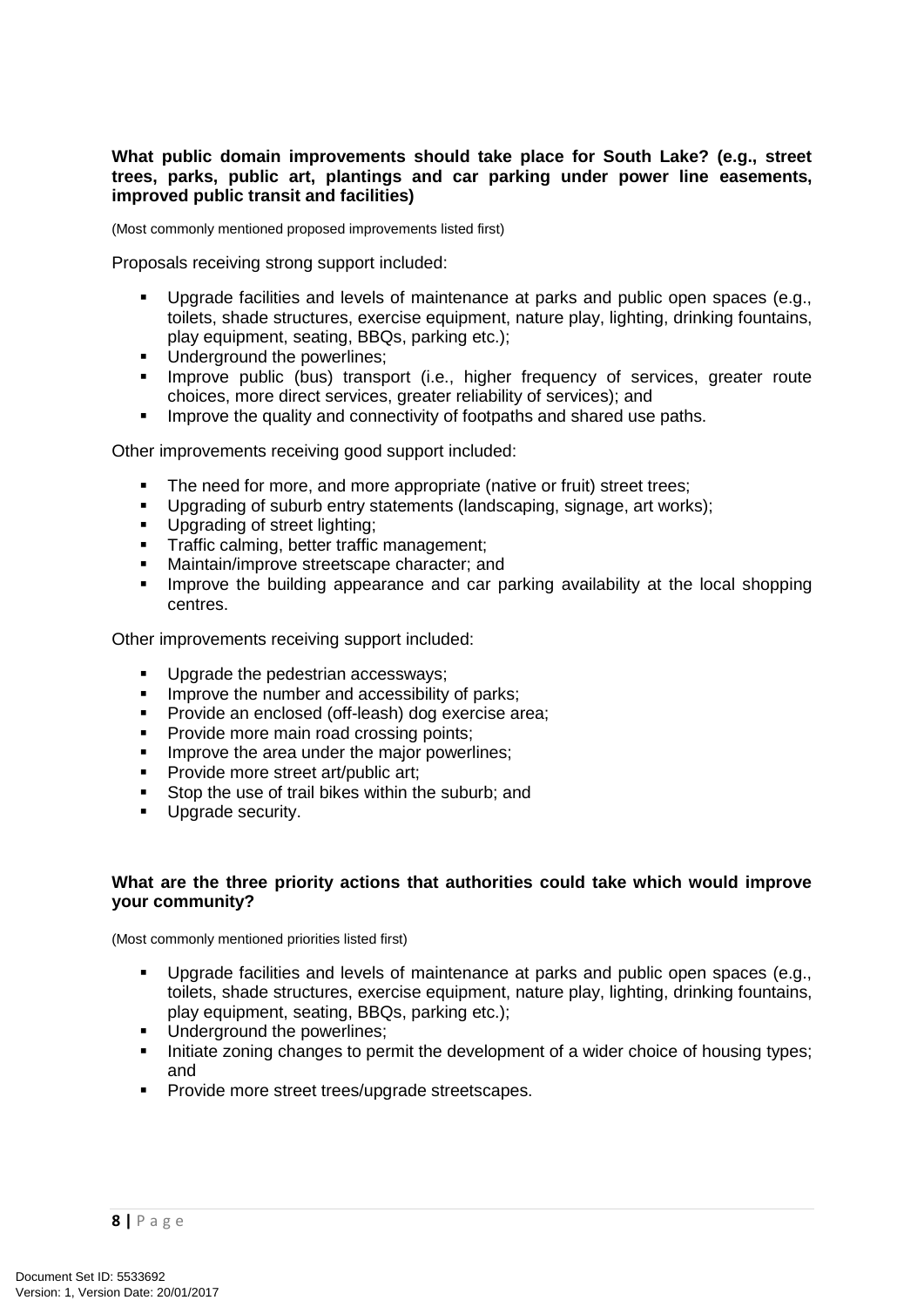Other significant priorities included:

- **IMPROVE public (bus) transport (i.e., higher frequency of services, greater route** choices, more direct services, greater reliability of services);
- **IMPROVE traffic management generally;**
- Upgrade the suburb entry statements (landscaping, signage, art works); and
- Improve the quality and connectivity of footpaths and shared use paths.

There appeared to be very little support for the Roe Highway extension.

#### **SUMMARY**

- South Lake residents greatly value and appreciate the lakes, wetlands and the natural environment. The existing trees, greenery, and flora and fauna area all rated highly by the community. The suburb's location and accessibility are seen as major advantages, and the sense of community is pronounced. The parks, other public open spaces, the quiet environment, the attractive streetscapes and the relative safety and security of the suburb are highly valued. The suburb's walkability is valued, as are the large residential blocks with gardens.
- There is a medium to high appetite for change. Very few residents want to resist change. Initiating zoning changes to permit the development of a wider choice of housing types is a high priority for the community.
- There is strong support for a greater variety of housing types to be provided: e.g., town houses, villas, grouped dwellings and apartments. A 2-3 storey maximum building height is generally supported.
- There was also a need expressed for more aged care housing and over-55s housing.
- Higher density-type dwellings should preferably be provided in targeted areas, such as around shopping centres, parks, along selected main roads, and along the main bus routes. However, there was also good support for allowing redevelopment to occur throughout the suburb.
- There is good support for the view that subdivision of all single lots presently accommodating a single dwelling should generally be permitted, so that in future two dwellings can be accommodated on each lot in a "battle-axe"-type configuration.
- New housing should be of a high quality and maintain existing residential amenity, and development/design guidelines should be introduced alongside new R-Codes to ensure this occurs.
- Existing public open space reserves are highly valued, however there is scope for improvements to the standard and scope of the facilities within them. The opportunity exists to upgrade and improve the parks to encourage greater usage, particularly by the youth in the community. The value of the public open space reserves will increase over time as population and demand increases. Facilities that could be introduced include public toilets, shade structures, drinking fountains, play equipment, seating etc. The local residents would like to be consulted by the City when changes are being planned.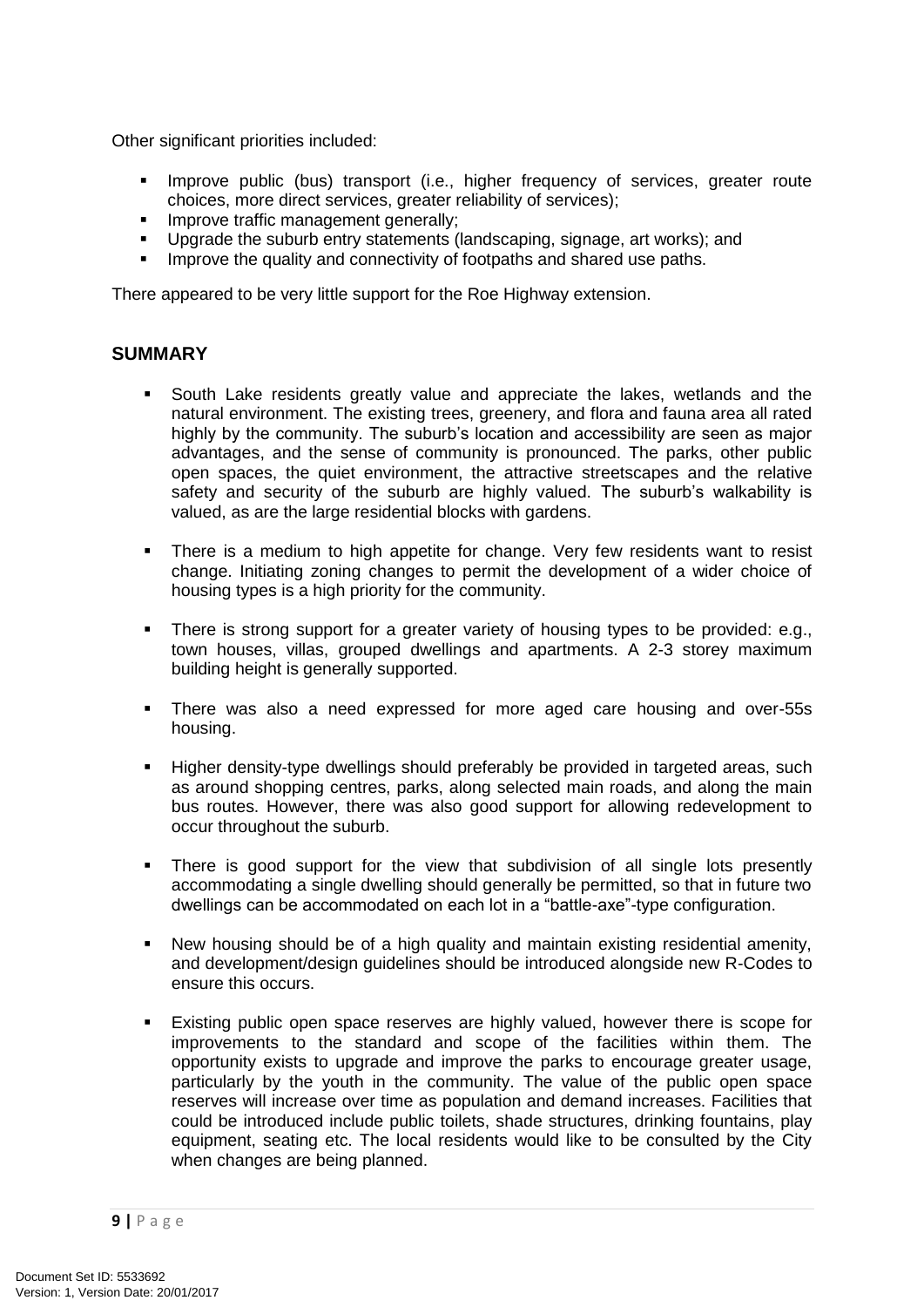- The program of undergrounding the powerlines within the suburb should be completed as soon as possible.
- The major public transport system in the locality (buses) is appreciated, but the community is strongly of the view that it needs upgrading through greater route choices, more direct routes, a higher frequency of services and greater reliability of services.
- The quality and connectivity of the existing footpath and dual-use path systems needs improving.
- More street trees need to be introduced preferably native species and/or fruit trees.
- High quality entry statements to the suburb are required. These could be made up of a combination of attractive landscaping, signage and artworks.
- Street lighting should be upgraded, and better traffic management and traffic calming introduced to reduce vehicle speeds and improve safety for pedestrians and motorists.
- The existing, highly valued streetscapes should be maintained and/or improved.
- The appearance and parking availability of the local shopping centres require upgrading.
- There seems to be very little support, if any, for the extension of Roe Highway.

**\***

Chris Antill Planning & Urban Design Consultant

16.07.2015